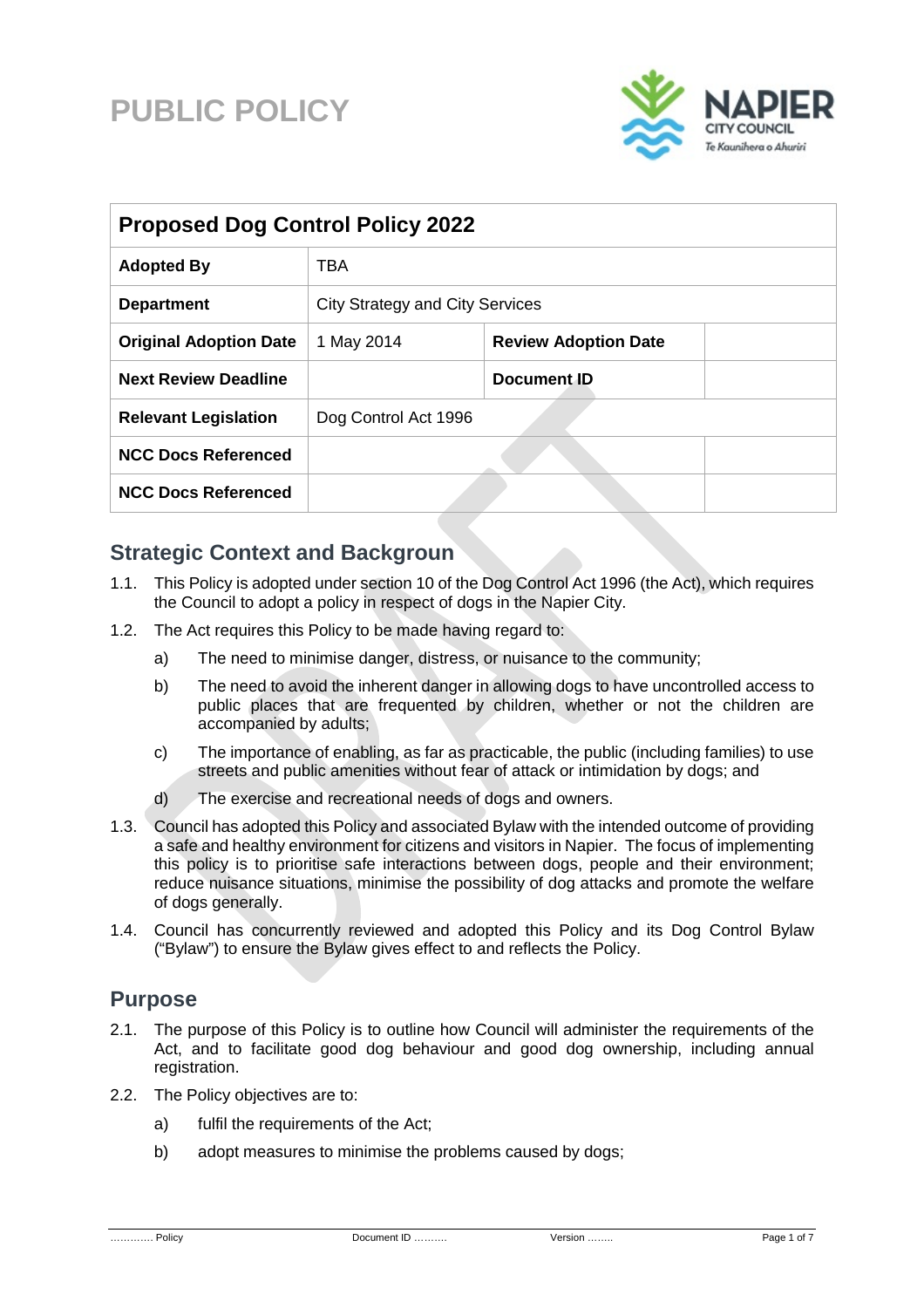- c) provide a safe environment for the community through active enforcement and the education of owners on appropriate dog ownership and care; and
- d) acknowledge and encourage good dog ownership and care.

#### **Application and Scope**

- 3.1. This Policy is made under section 10 of the Dog Control Act 1996; and
- 3.2. Applies to the Napier City.

#### **How the Policy will be Implemented**

- 4.1. Council will implement this Policy through:
	- a) the Bylaw;
	- b) enforcement of the Bylaw and Act; and
	- c) non-regulatory methods including education and a structured fee schedule that rewards and promotes good dog ownership and behaviour.

#### **Fees**

- 5.1. In prescribing fees the Council shall have regard to the relative cost of the registration and control of dogs in the various categories described in section 37 of the Act.
- 5.2. A reduced registration fee applies to owners of working dogs. Council may require an inspection to confirm working dog status.
- 5.3. A reduced registration fee applies to owners with the 'Responsible Dog Owner' classification.
- 5.4. All money received from registration fees or other charges (including infringement fines) under the Act is to be applied for dog control purposes in the city. Good care and management of dogs in the district provides a public benefit. However, the Council also seeks to achieve a high level of cost recovery from infringement offences so that the cost to ratepayers in dealing with dogs which are irresponsibly cared for is minimised. In addition, the Council will manage the pound as far as possible on a user pays basis.

#### **Dog Faeces**

- 6.1. Dog faeces can harbour bacterial disease and parasitic infection, which can cause illness particularly in young children who play on the ground in our parks and playgrounds or even around homes.
- *6.2.* It is an owner's responsibility to remove dog faeces from a public place immediately. *[Ref. NCC Proposed Dog Control Bylaw 2022 Clause 8]*
- *6.3.* Private land owners are also encouraged to collect and dispose of dog waste daily so that nuisance conditions such as odour and breeding of flies do not develop. *[Ref. NCC Proposed Dog Control Bylaw 2022 Clause 7]*
- 6.4. Where possible (having regard to, among other things, budgetary constraints) the Council will provide bag dispensers and disposal containers in high use sites for dog faeces. The main focus will however continue to be the owner's personal responsibility to pick up after their dog by taking an appropriate bag with them.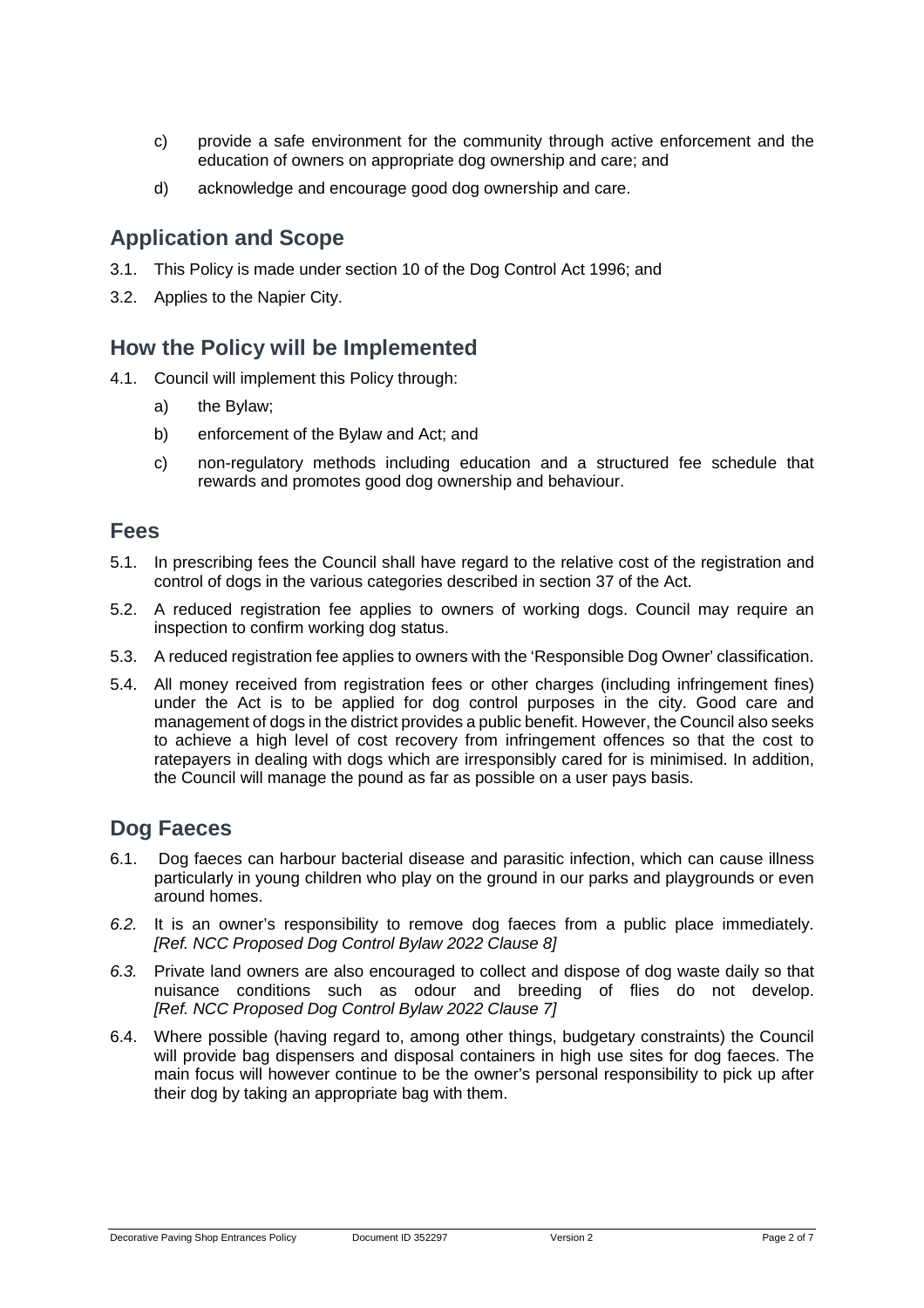#### **Barking**

- 7.1. Barking, or vocalisation, is a natural behaviour of every dog. It is not unlawful for an owner to allow his or her dog to bark. A dog barks for a variety of reasons such as:
	- a) If there is an intruder in its territory;
	- b) When it is distressed; and
	- c) As a reaction to environmental sounds.
- 7.2. A dog is permitted to display natural patterns of behaviour, including barking as a vocal expression and its owner is obliged to ensure that such needs are met.
- 7.3. However, when the barking or howling becomes a nuisance, Council may intervene under section 55 of the Dog Control Act or its Bylaw. *[Ref. NCC Proposed Dog Control Bylaw 2022 Clause 7]*
- 7.4. There are three elements to section 55 of the Act:
	- a) A complaint has been made;
	- b) A nuisance is being created; and
	- c) The barking or howling is persistent and loud.
- 7.5. Council is likely to have reasonable grounds for believing that a nuisance is being created by the persistent and loud barking or howling of the dog; both of those elements must be present before the Council will take action.
	- a) Persistent means:
		- i. Refusing to give up or let go;
		- ii. Insistently repetitive, continuous, constantly repeated;
		- iii. Existing or remaining in the same state for an indefinitely long time; and/or
		- iv. Enduring
	- b) Loud means:
		- i. Strongly audible;
		- ii. Striking forcibly on the sense of hearing.
- 7.6. In the event that the owner does not take all reasonable steps to prevent the dog from causing a nuisance by barking, enforcement action pursuant to the Act or Bylaw may be taken. *[Ref. NCC Proposed Dog Control Bylaw 2022 Clause 7]*

#### **Number of Dogs**

- 8.1. Within an urban area, having multiple dogs on premise increases the likelihood of creating a nuisance to surrounding properties.
- 8.2. In order to limit the likelihood of nuisance, no more than two (2) dogs over the age of 3 months will be allowed to be kept on a premises within the urban area at any one time. *[Ref. NCC Proposed Dog Control Bylaw Clause 9]*
- 8.3. Council may give approval for a person to keep three (3) or more dogs on a premises within the urban area where it is satisfied that any potential impacts on surrounding neighbours and activities can suitably be managed. *[Ref. NCC Proposed Dog Control Bylaw Clause 9 (2)]*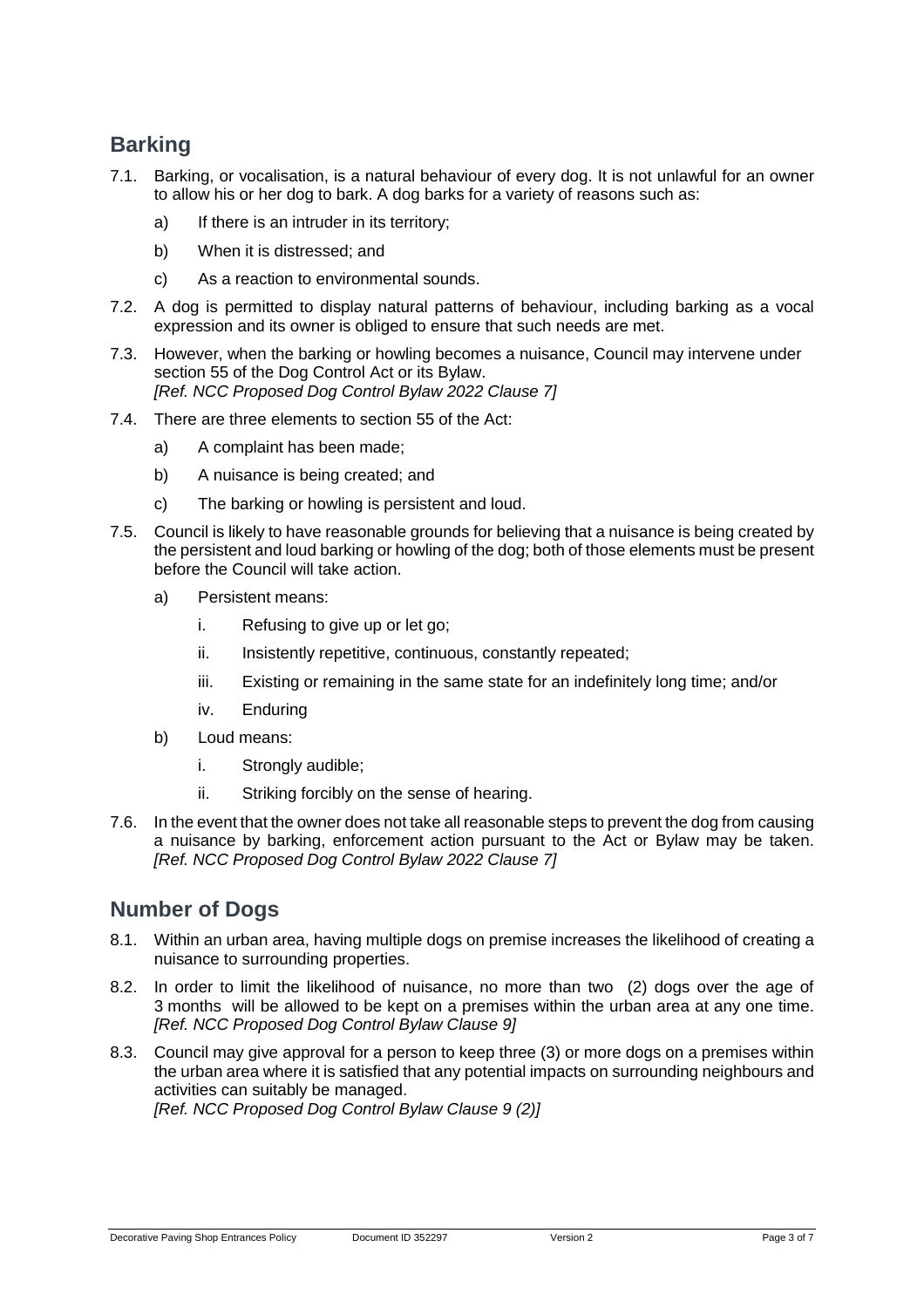#### **Dog Access Areas**

- 9.1. Dogs can form an integral part of family life and offer companionship to their owners, particularly to the elderly. The activity of exercising a dog also provides an important means of exercise for many owners and therefore contributes to health and wellbeing generally.
- 9.2. Council seeks to support the integration of properly socialised dogs into public places in a way that minimises nuisance and allows the community (including vulnerable persons) to use our public spaces.
- 9.3. This policy identifies the following types of dog access rules:
	- a) **Prohibited area** a public place where dogs are not permitted to be, and other users have absolute priority. Council's Bylaw prohibits dogs entering and remaining in defined prohibited areas listed in its first schedule. *[Ref. NCC Proposed Dog Control Bylaw Clause 10 and First Schedule]*
	- b) **Exercise Area (Off-leash)** a public place shared with other users, where dogs (excluding dangerous dogs) may be off a leash but must still be under control at all times. Council's Bylaw allows dogs to enter and remain in specified public places that are designated Dog Exercise Areas. *[Ref. NCC Proposed Dog Control Bylaw Clause 11 and Second Schedule]*
	- c) **Dog on Lead area** a public place shared with other users, where dogs must be on a leash and under control at all times. Any public place that is not classified as a Prohibited area (First Schedule) or a Designated Exercise (Off-leash) area (Second Schedule) are default on-leash areas. *[Ref. NCC Proposed Dog Control Bylaw Clause 12]*
- 9.4. Owners must carry a leash at all times in any public place as required by the Act. Owners must also carry a dog waste bag at all times in any public place to collect and properly dispose of dog faeces.

#### **Release from the Pound**

- 10.1. Dogs in breach of the Bylaw and Act that are impounded incur a cost to Council in catching, collecting, housing and feeding. The pound also creates opportunities for the public to adopt dogs which are suitable for re-homing. It is important that impounded dogs are returned to their owners as soon as possible, and that costs are recovered as far as practicable. Section 36A of the Dog Control Act requires that all unregistered, menacing and dangerous dogs, as well as dogs impounded for a second time, be microchipped (at the owner's expense) before release from the shelter.
- 10.2. Impounded dogs should only be released when proof of ownership has been established and upon payment of all fees including registration where applicable. In the case of a dog classified as a menacing dog, release to the owner shall only occur when the dog is provided with a suitable muzzle which must be worn in public areas. It shall be unlawful to remove any dog from the shelter or from a Council vehicle without the approval of a Council officer.
- 10.3. The adoption of any dog from the pound will be subject to:
	- a) the dog remaining unclaimed more than seven days after impounding;
	- b) the dog having a suitable temperament/potential for adoption and being healthy, neutered, vaccinated, wormed, flea treated, registered and micro-chipped;
	- c) approval of the new owner by Council;
	- d) payment of an adoption fee.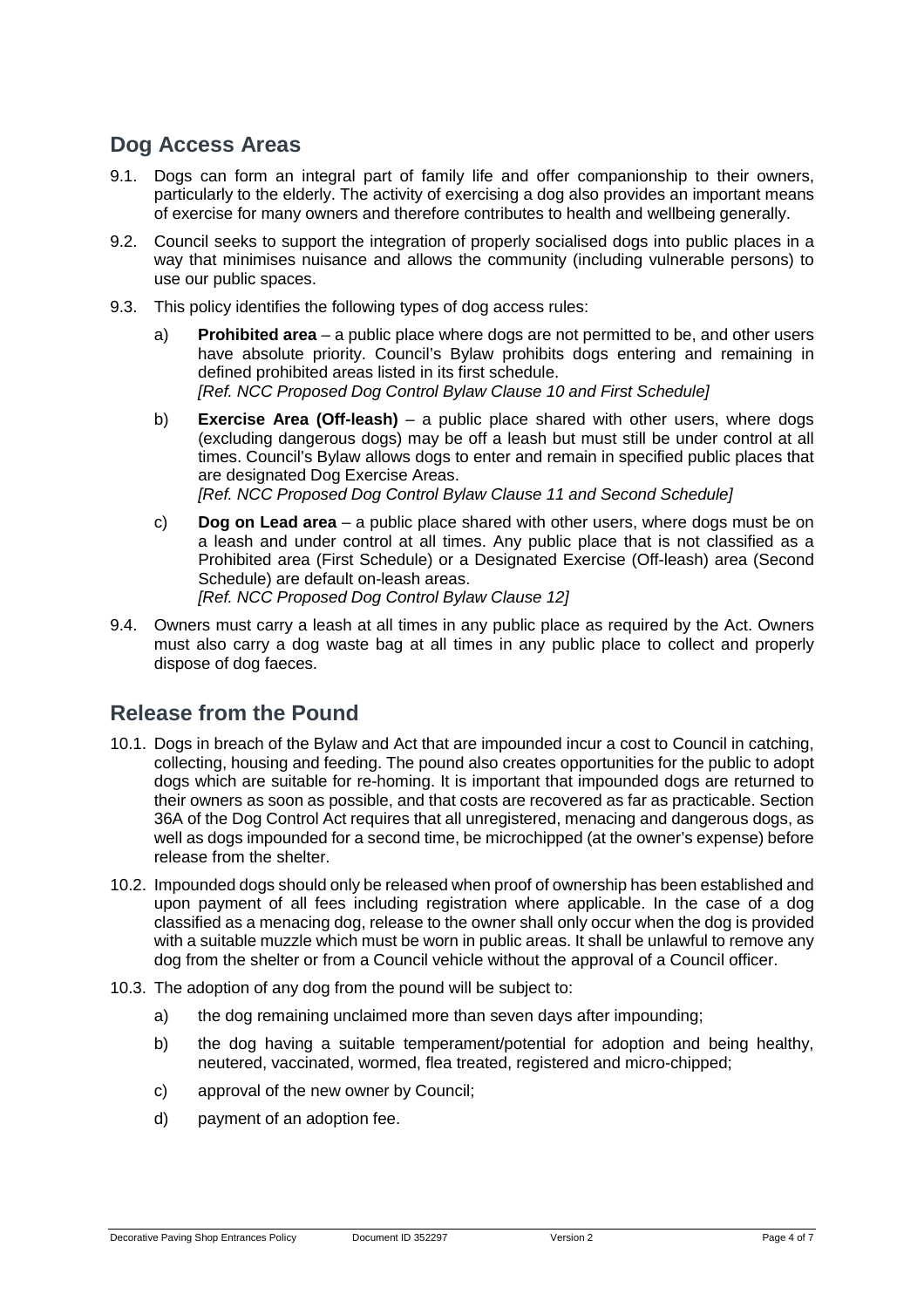### **Classification of Menacing Dogs**

- 11.1. The Council will require that all dogs classified by it as menacing under sections 33A or 33C of the Dog Control Act 1996 be neutered under section 33E(1)(b) of the Dog Control Act 1996.
- 11.2. The Council will require that dogs classified as menacing under section 33A or 33C of the Dog Control Act 1996 by any other territorial authority are required to be neutered under section 33EB(2) of the Dog Control Act 1996 if the dog registration is transferred to the Napier City.

**Explanation** Section 33A(1)(b) of the Dog Control Act 1996 allows Council to classify dogs as menacing if it considers the dog "may pose a threat to any person, stock, poultry, domestic animal, or protected wildlife because of:

- i. Any observed or reported behaviour of the dog.
- ii. Characteristics typically associated with the dog's breed or type."

Section 33C of the Dog Control Act 1996 requires that Council must classify the breeds or types of dogs listed in Schedule 4 of the Dog Control Act 1996 as menacing. Currently those breeds or types are:

#### **Breeds:**

- Brazilian Fila
- Dogo Argentino
- Japanese Tosa
- Perro de Presa Canario

**Type:**

• American Pit Bull Terrier

Council believes it is appropriate that dogs classified as menacing be required to be neutered. Neutered dogs appear to feature less in reported dog bite statistics.

#### **Working Dogs**

- 12.1. It is generally recognised that working dogs pose few problems to the animal control unit. The animals' general demeanour, their housing, location and their use as working animals ensure owner responsibility. It is also acknowledged that working dogs used for public duties and for assisting people with disabilities are unlikely to pose problems.
- 12.2. The registration fees for working dogs will generally be set to recover as near as practicable only the cost of the registration process. In recognition of the value of dogs trained for the public good or used by people with disabilities, the registration fee should be of a peppercorn nature. This includes registration for:
	- quide dogs;
	- hearing ear dogs;
	- companion dogs;
	- dogs kept by:
		- o the Police;
		- o the Customs Department;
		- o the Ministry of Primary Industries
		- o the Ministry of Defence;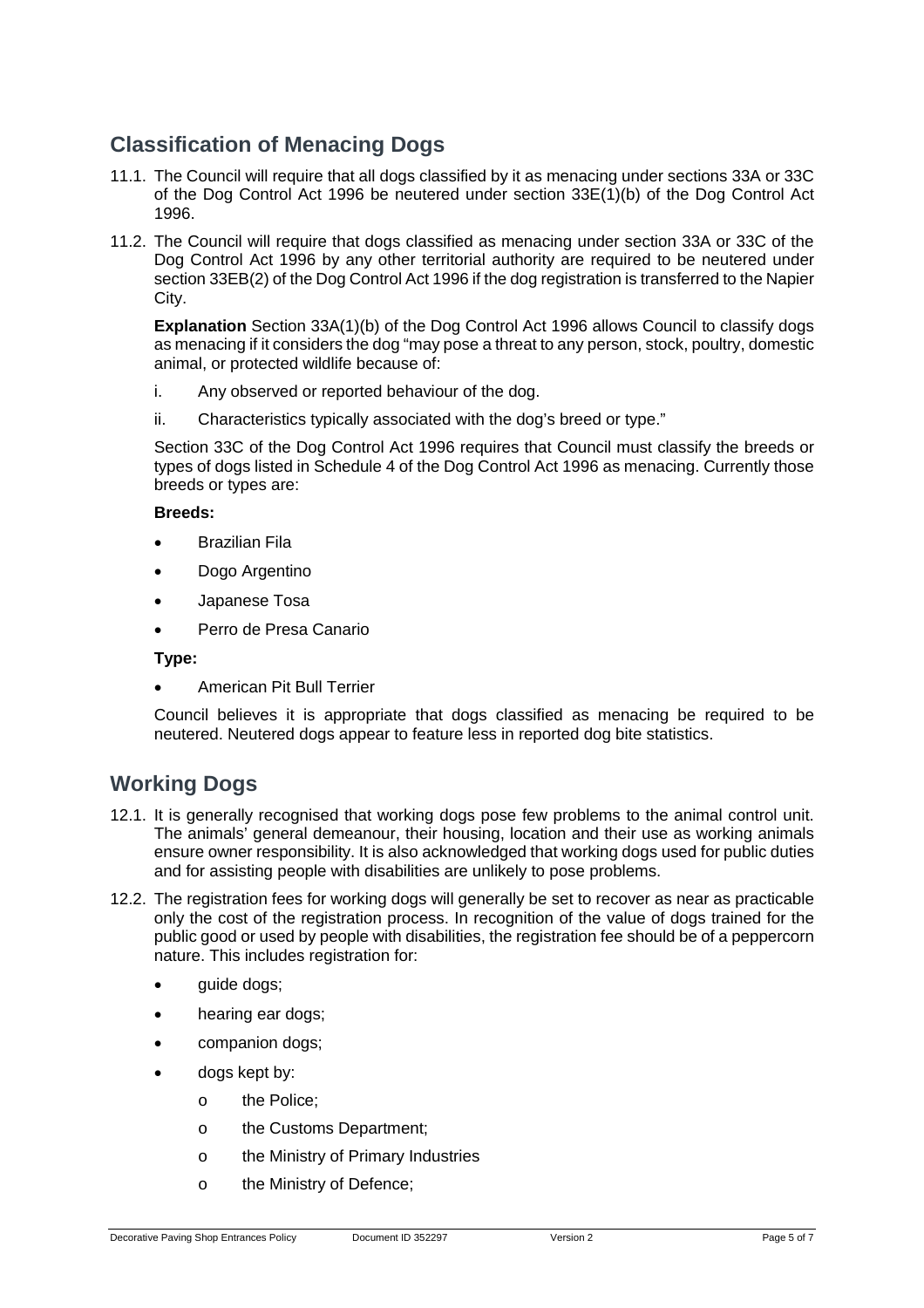- o the Department of Conservation;
- o the Department of Corrections;
- o the Aviation Security Service;
- o and dogs certified by the Director General of Civil Defence Emergency Management
- the Council may seek written statements or certificates of authority in relation to working dogs, which are used solely or principally for the purposes of herding or driving stock.

#### **Infringement Notices**

- 13.1. An infringement notice like a parking ticket is an instant fine and, if paid within a certain period of time, avoids court procedures.
- 13.2. An infringement notice is only able to be issued for an infringement offence. The offences and fixed fines are specified in the First Schedule of the Dog Control Act 1996.
- 13.3. Failure to comply with an infringement notice can lead to court proceedings.
- 13.4. The advantages of the infringement notice system is fixed fines, with the cost, time and uncertainty involved in seeking a judges' decisions removed. It also allows for the withdrawal of the notice at the discretion of the officer. Direct action with an offender cuts down on the use of legal advisors and all the infringement fees are retained by Council as opposed to only 90% of any fine issued by a court.
- 13.5. Council endorses the use of infringement notices as provided in the Dog Control Act 1996.

| Wilful obstruction of dog control officer or dog ranger                                                 | \$750.00 |
|---------------------------------------------------------------------------------------------------------|----------|
| Failure or refusal to supply correct information about a dog or wilfully providing false<br>particulars | \$750.00 |
| Failure to comply with any bylaw authorised by Section 20 of the Dog Control Act                        | \$300.00 |
| Failure to undertake dog owner education programme or dog obedience course (or<br>both)                 | \$300.00 |
| Failure to comply with obligations of probationary owner                                                | \$750.00 |
| Failure to comply with effects of disqualification                                                      | \$750.00 |
| Failure to comply with effects of classification of dangerous dog                                       | \$300.00 |
| Fraudulent sale or transfer of dangerous dog                                                            | \$500.00 |
| Failure to comply with effects of classification of menacing dog                                        | \$300.00 |
| Failure to advise person of muzzle and leashing requirements                                            | \$100.00 |
| Failure to implant microchip transponder in dog                                                         | \$300.00 |
| False statement relating to registration                                                                | \$750.00 |
| Falsely notifying death of dog                                                                          | \$750.00 |
| Failure to register dog                                                                                 | \$300.00 |